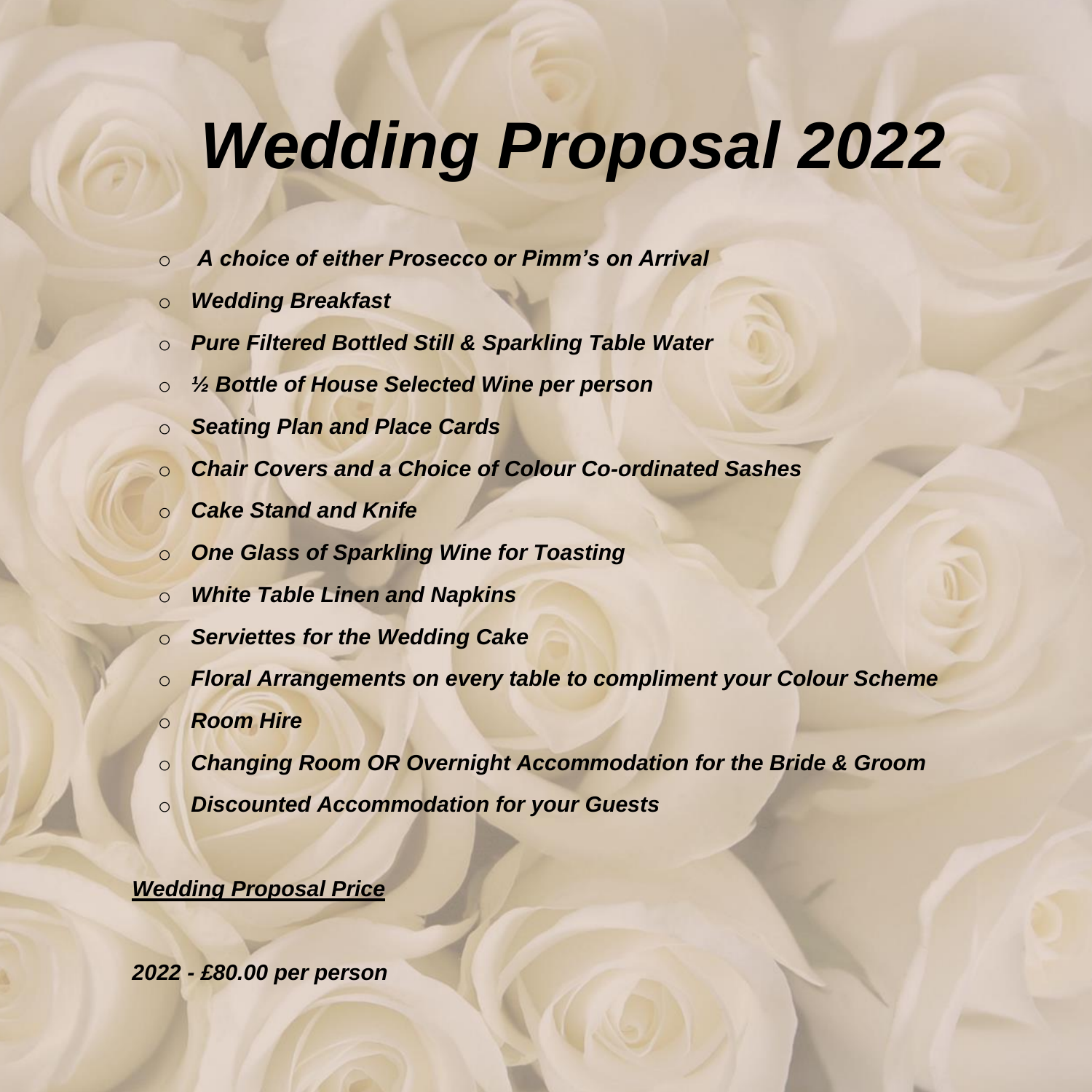#### *Starters*

**Prawn & Smoked Salmon**  *Smoked Paprika Mayonnaise*

**Duo of Melon**  *Fresh Berries & Blackcurrant puree*

**Ham Hock Terrine** *on a bed of tossed Salad with Beetroot and Shallot Compote*

#### **Creamed Leek and Potato Soup** *Herb Sippets*

# *Main Courses*

**Baked fillet of Salmon**  *topped with a Herb Crust accompanied by a Lemon & Chive Butter sauce*

**Supreme of Chicken** *filled with a Herb and Nut Stuffing, poached and presented with a Creamed Mushroom, Shallot and White Wine Sauce*

**Roasted Sirloin of Beef & Yorkshire Pudding** *Shallot, Oyster Mushroom and Tarragon Sauce*

**Pork Loin with Parma Ham** *wrapped in Parma ham and cooked in white wine and chicken stock.*

served with a Selection of Vegetables & Potatoes

# **Vegetarian Main Courses**

**Aubergine, Tomato and Mushroom Tart**  *Topped with an Almond and Stilton Crumble*

**Courgette and Mushroom Stroganoff** *served with basmati Rice*

**Roasted Peppers**  filled with a Creamy Herb Risotto and topped with Goats Cheese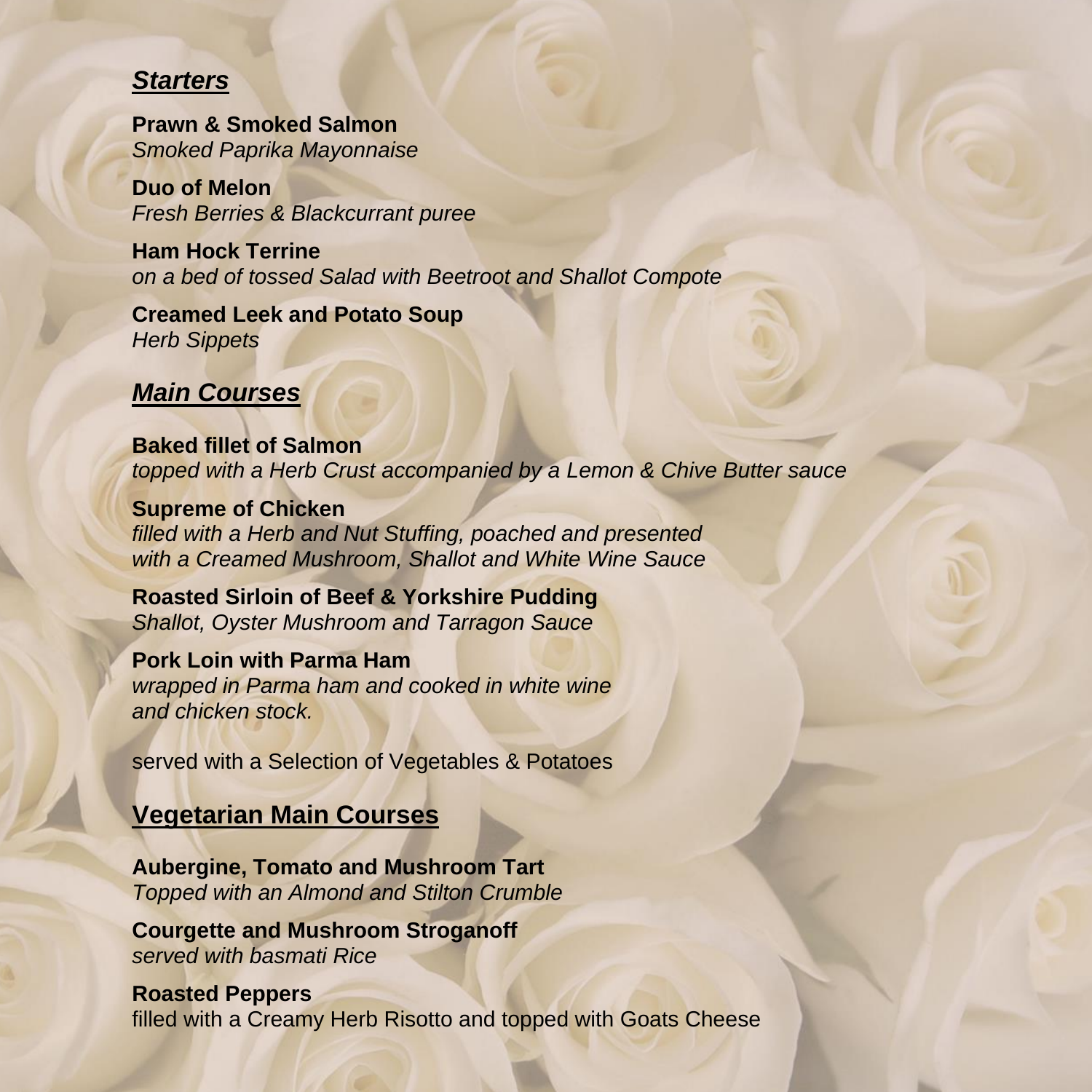## **Desserts**

#### **Rich Chocolate & Raspberry Tear**

*smooth Belgian chocolate truffle set on a chocolate sponge base, studded with whole raspberries and piped chocolate creme*

#### **Cherry Bakewell Cheesecake**

*baked almond flavour cheesecake on a digestive biscuit crumb base, swirled with a cherry compote & topped with toasted almonds*

#### **Pear Charlotte**

*sponge layer topped with kirsch flavoured mousse with a kirsch soaked sponge centre, hand finished with finely sliced brûléed pears & glaze*

#### **Mango & Passion Fruit Bavarois**

*Mango & passion fruit mousse with a centre of diced mango finished with a mango glaze & pieces of mango on an almond biscuit base*

#### **Davigel Imperial Chocolate Mandarin**

*Chocolate mousse with chocolate-hazelnut crunch, mandarin filling, chocolate velvet coating and cocoa glazing topped with orange vermicelli*

# **Tea, Coffee & Mints**

*Children's Menus available upon request*

### **Please select Two Choices from Each Course, to be Pre-Ordered**

Some of our foods may contain ingredients produced from Genetically modified Soya and/or Maize. Please enquire for further Details.

> **Please advise us if any member of your party has any Allergies or Special Dietary Requirements**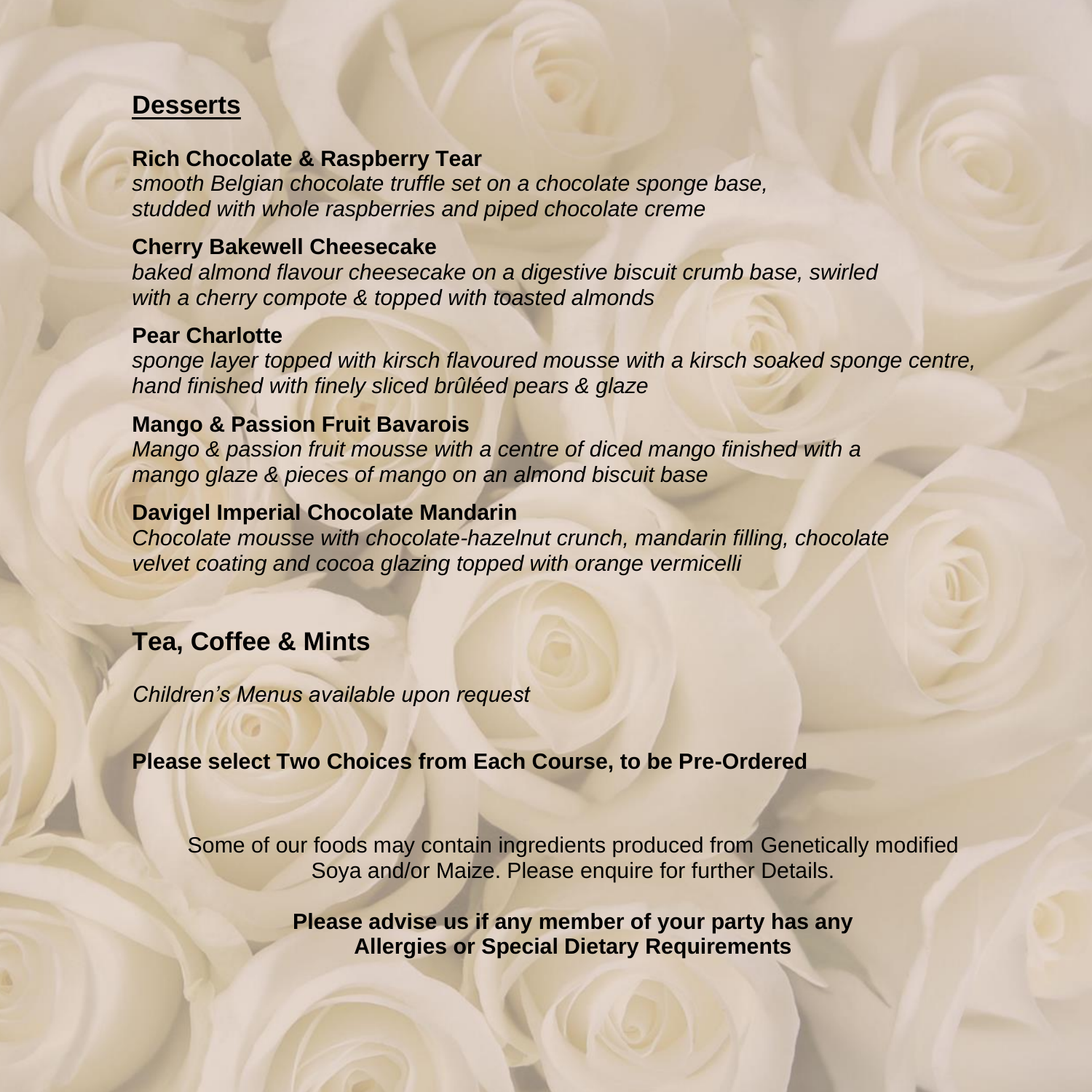#### **Evening Buffet**

#### *Additional to Wedding Proposal*

Assorted Wraps Meat & Vegetarian Sausage Rolls Savoury Vol au Vents Vegetable Samosas & Mango Chutney Newmarket Chipolata with Honey Mustard Baked Potato Skins Barbeque Spare Ribs Vegetarian Spring Rolls & Hoisin Sauce Crudités with Assorted Dips

#### 11.00 per person

Please select 5 Items Additional Items £2.20 per person

The foregoing Menus indicate our catering style.

We would be pleased to compile any Menu to suit your requirements. Therefore, please do not hesitate to seek further assistance.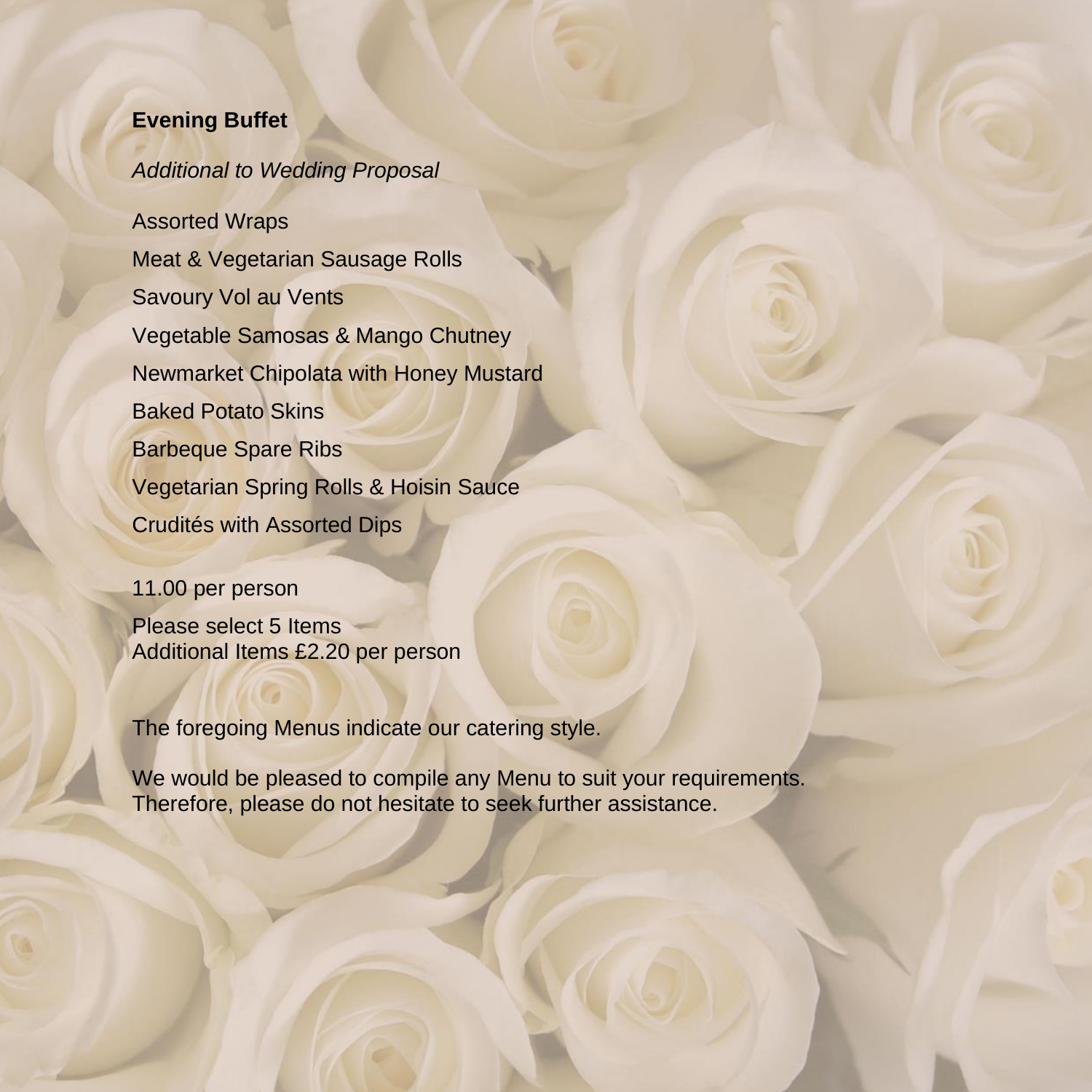#### **Your Next Steps**

Should you choose the Best Western Heath Court Hotel as your preferred Venue, you might find the following Check List useful.

Contact either the Registrar or Church to check your chosen Date is available.

Confirm your chosen date to the Hotel, along with your £500.00 deposit.

Diary an appointment with the Hotel to discuss your Details.

#### **Optional Extras for your Special Day**

Wine & Champagne upgrade Choice of Canapés on Arrival Flower Pedestals Wedding Favours Helium Balloons Band or Disco Photo Booth Ice Cream Machine Party Cameras on each Table